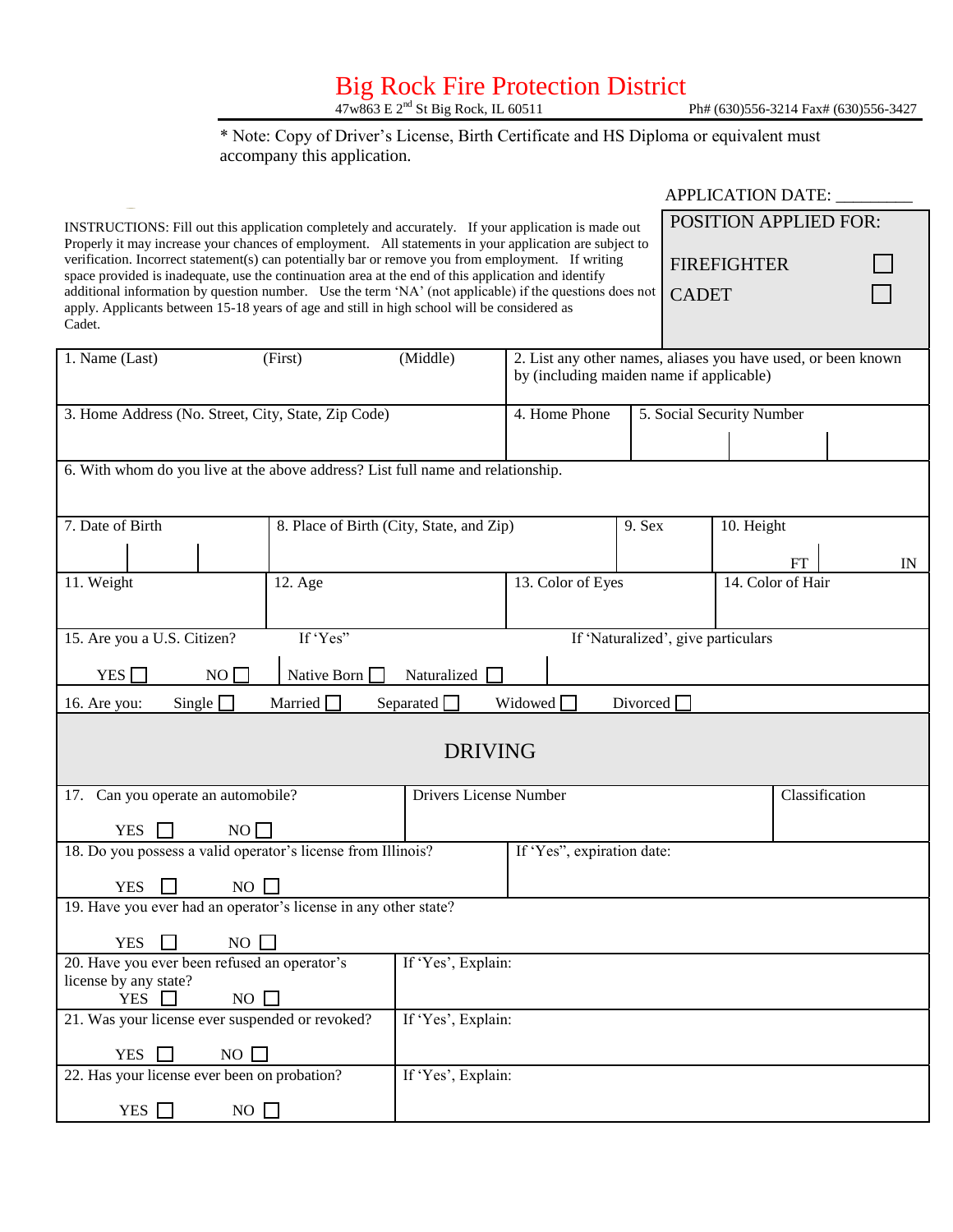| FIRE AND EMS EXPERIENCE                                                                                                                           |                         |                         |                 |                        |                  |  |  |  |  |
|---------------------------------------------------------------------------------------------------------------------------------------------------|-------------------------|-------------------------|-----------------|------------------------|------------------|--|--|--|--|
| 23. Are you currently active on another fire department?                                                                                          |                         |                         |                 |                        |                  |  |  |  |  |
| YES $\Box$<br>$NO$ $\Box$                                                                                                                         |                         |                         |                 |                        |                  |  |  |  |  |
| 24. Are you now on any fire department eligibility list?                                                                                          |                         | If 'Yes', which one(s)? |                 |                        |                  |  |  |  |  |
| YES $\Box$<br>NO                                                                                                                                  |                         |                         |                 |                        |                  |  |  |  |  |
| 25. Have you ever submitted an application for<br>If 'Yes', which one(s)?<br>appointment to another fire department?<br>YES $\Box$<br>$NO$ $\Box$ |                         |                         |                 |                        |                  |  |  |  |  |
| <b>EDUCATION</b>                                                                                                                                  |                         |                         |                 |                        |                  |  |  |  |  |
| 26. List the various Schools you have attended and other information requested:                                                                   |                         |                         |                 |                        |                  |  |  |  |  |
| Name and address of School (including City, State &<br>Zip Code)                                                                                  | No. of<br>Years<br>Comp | Date(s) Attended        | Graduate<br>Yes | N <sub>o</sub>         | Average Grade    |  |  |  |  |
| <b>Grammar School</b>                                                                                                                             |                         |                         |                 |                        | **************** |  |  |  |  |
| Middle/Jr. High School                                                                                                                            |                         |                         |                 |                        | **************** |  |  |  |  |
| <b>High School</b>                                                                                                                                |                         |                         |                 |                        |                  |  |  |  |  |
| College or University                                                                                                                             |                         |                         |                 |                        |                  |  |  |  |  |
| Other                                                                                                                                             |                         |                         |                 |                        |                  |  |  |  |  |
| If 'Yes', Please Explain:<br>Were you ever expelled or suspended from any school? YES<br>NO                                                       |                         |                         |                 |                        |                  |  |  |  |  |
|                                                                                                                                                   |                         | <b>RESIDENCY</b>        |                 |                        |                  |  |  |  |  |
| 27. List your address for the last FIVE YEARS (if applicable), starting with your present address.                                                |                         |                         |                 |                        |                  |  |  |  |  |
| <b>TO</b><br><b>FROM</b><br>(Mo. & Yr.)<br>(Mo. & Yr.)                                                                                            |                         | ADDRESS OF RESIDENCE    |                 | CITY, STATE & ZIP CODE |                  |  |  |  |  |
|                                                                                                                                                   |                         |                         |                 |                        |                  |  |  |  |  |
|                                                                                                                                                   |                         |                         |                 |                        |                  |  |  |  |  |
|                                                                                                                                                   |                         |                         |                 |                        |                  |  |  |  |  |
|                                                                                                                                                   |                         |                         |                 |                        |                  |  |  |  |  |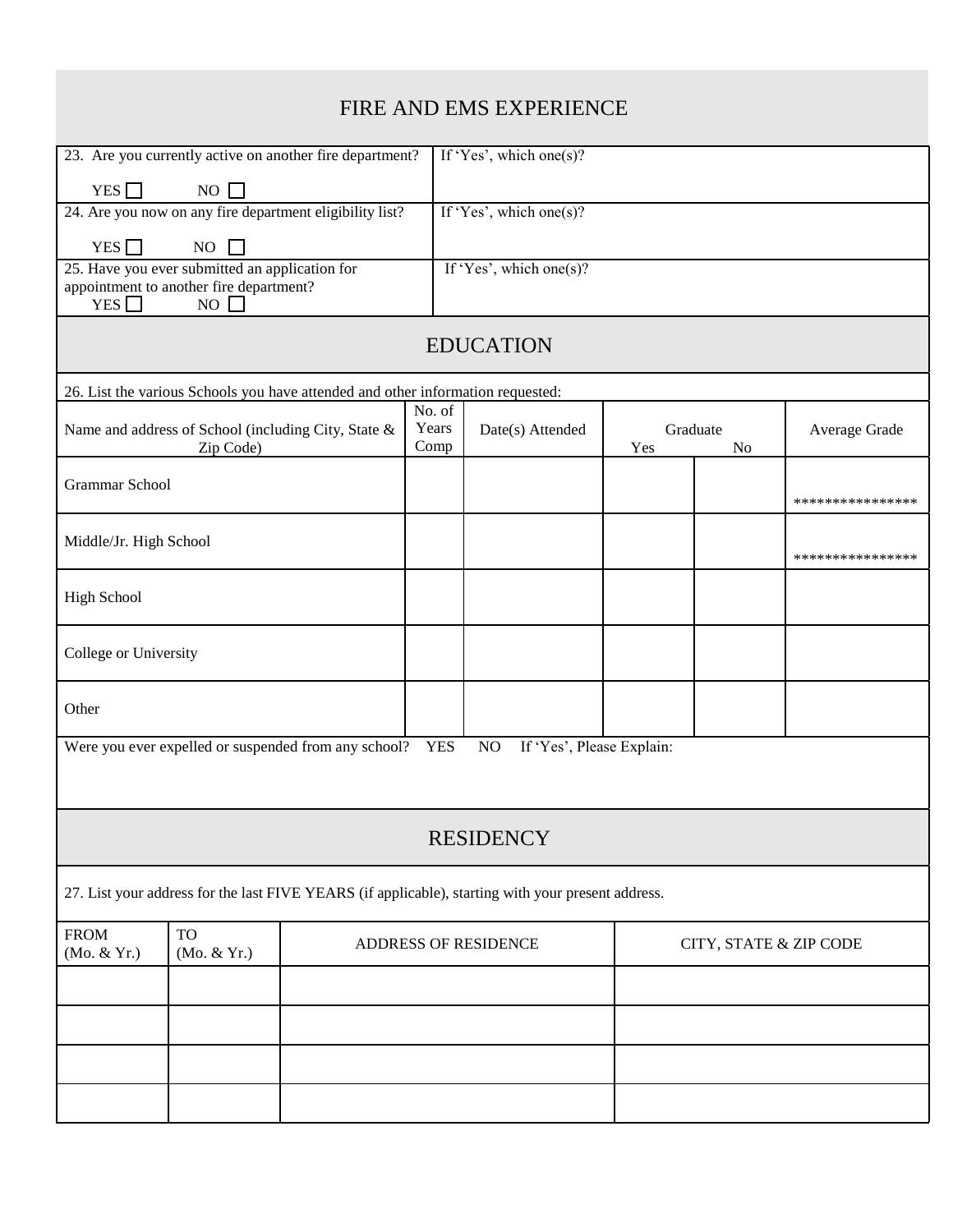### CRIMINAL HISTORY

|                                                   |                  |                    | unin yı ilik ile          |                                  |               |         |                            |  |  |  |
|---------------------------------------------------|------------------|--------------------|---------------------------|----------------------------------|---------------|---------|----------------------------|--|--|--|
| 28. Have you ever been                            | Date(s):         |                    | By Whom (Police Dept.)    |                                  | Crime Charged |         | Disposition of Case        |  |  |  |
| convicted?                                        |                  |                    |                           |                                  |               |         |                            |  |  |  |
| YES<br>$NO$ $\Box$                                |                  |                    |                           |                                  |               |         |                            |  |  |  |
| If 'Yes', Explain:                                |                  |                    |                           |                                  |               |         |                            |  |  |  |
|                                                   |                  |                    |                           |                                  |               |         |                            |  |  |  |
|                                                   |                  |                    |                           |                                  |               |         |                            |  |  |  |
| 29. Have you ever been placed on probation?       |                  | If 'Yes', Explain: |                           |                                  |               |         |                            |  |  |  |
|                                                   |                  |                    |                           |                                  |               |         |                            |  |  |  |
| YES $\Box$<br>NO $\Box$                           |                  |                    |                           |                                  |               |         |                            |  |  |  |
| 30. Have you ever been required to pay a fine     |                  |                    | If 'Yes', Explain:        |                                  |               |         |                            |  |  |  |
| in excess of \$25.00?                             |                  |                    |                           |                                  |               |         |                            |  |  |  |
| YES $\Box$<br>NO $\Box$                           |                  |                    |                           |                                  |               |         |                            |  |  |  |
| 31. Have you ever been reported as a missing      |                  | If 'Yes', Explain: |                           |                                  |               |         |                            |  |  |  |
| person or a runaway?<br>YES $\Box$<br>NO          |                  |                    |                           |                                  |               |         |                            |  |  |  |
|                                                   |                  |                    |                           |                                  |               |         |                            |  |  |  |
| 32. Have you ever been a victim of a crime?       |                  | the police?        | Was the crime reported to | If you were a 'Victim', Explain: |               |         |                            |  |  |  |
| YES $\Box$<br>$NO$ $\Box$                         |                  | YES $\Box$         | NO $\Box$                 |                                  |               |         |                            |  |  |  |
| 33. Have you ever been fingerprinted by a         |                  | Agency             |                           | Date(s)                          |               | Purpose |                            |  |  |  |
| police agency other than for an arrest?           |                  |                    |                           |                                  |               |         |                            |  |  |  |
| YES <sup>[</sup><br>$NO$ $\Box$                   |                  |                    |                           |                                  |               |         |                            |  |  |  |
| If 'Yes', Explain:                                |                  |                    |                           |                                  |               |         |                            |  |  |  |
|                                                   |                  |                    |                           |                                  |               |         |                            |  |  |  |
|                                                   |                  |                    |                           |                                  |               |         |                            |  |  |  |
|                                                   |                  |                    |                           |                                  |               |         |                            |  |  |  |
|                                                   |                  |                    | <b>TRAFFIC CITATIONS</b>  |                                  |               |         |                            |  |  |  |
|                                                   |                  |                    |                           |                                  |               |         |                            |  |  |  |
| 34. List all traffic citations you have received: |                  |                    |                           |                                  |               |         |                            |  |  |  |
|                                                   |                  |                    |                           |                                  |               |         |                            |  |  |  |
|                                                   |                  |                    |                           |                                  |               |         |                            |  |  |  |
| Location (City)                                   | Approximate Date |                    | Nature of Violation       |                                  |               |         | <b>Disposition of Case</b> |  |  |  |
|                                                   |                  |                    |                           |                                  |               |         |                            |  |  |  |
|                                                   |                  |                    |                           |                                  |               |         |                            |  |  |  |
|                                                   |                  |                    |                           |                                  |               |         |                            |  |  |  |
|                                                   |                  |                    |                           |                                  |               |         |                            |  |  |  |
|                                                   |                  |                    |                           |                                  |               |         |                            |  |  |  |
|                                                   |                  |                    |                           |                                  |               |         |                            |  |  |  |
|                                                   |                  |                    |                           |                                  |               |         |                            |  |  |  |
|                                                   |                  |                    |                           |                                  |               |         |                            |  |  |  |
|                                                   |                  |                    |                           |                                  |               |         |                            |  |  |  |
|                                                   |                  |                    |                           |                                  |               |         |                            |  |  |  |
|                                                   |                  |                    |                           |                                  |               |         |                            |  |  |  |
|                                                   |                  |                    |                           |                                  |               |         |                            |  |  |  |
|                                                   |                  |                    |                           |                                  |               |         |                            |  |  |  |
|                                                   |                  |                    |                           |                                  |               |         |                            |  |  |  |
|                                                   |                  |                    |                           |                                  |               |         |                            |  |  |  |
|                                                   |                  |                    |                           |                                  |               |         |                            |  |  |  |
|                                                   |                  |                    |                           |                                  |               |         |                            |  |  |  |
|                                                   |                  |                    |                           |                                  |               |         |                            |  |  |  |
|                                                   |                  |                    |                           |                                  |               |         |                            |  |  |  |
| 35. Are there any warrants, traffic or otherwise, |                  | If 'Yes', Explain: |                           |                                  |               |         |                            |  |  |  |
| now pending against you?                          |                  |                    |                           |                                  |               |         |                            |  |  |  |
| NO<br>YES <sup> </sup>                            |                  |                    |                           |                                  |               |         |                            |  |  |  |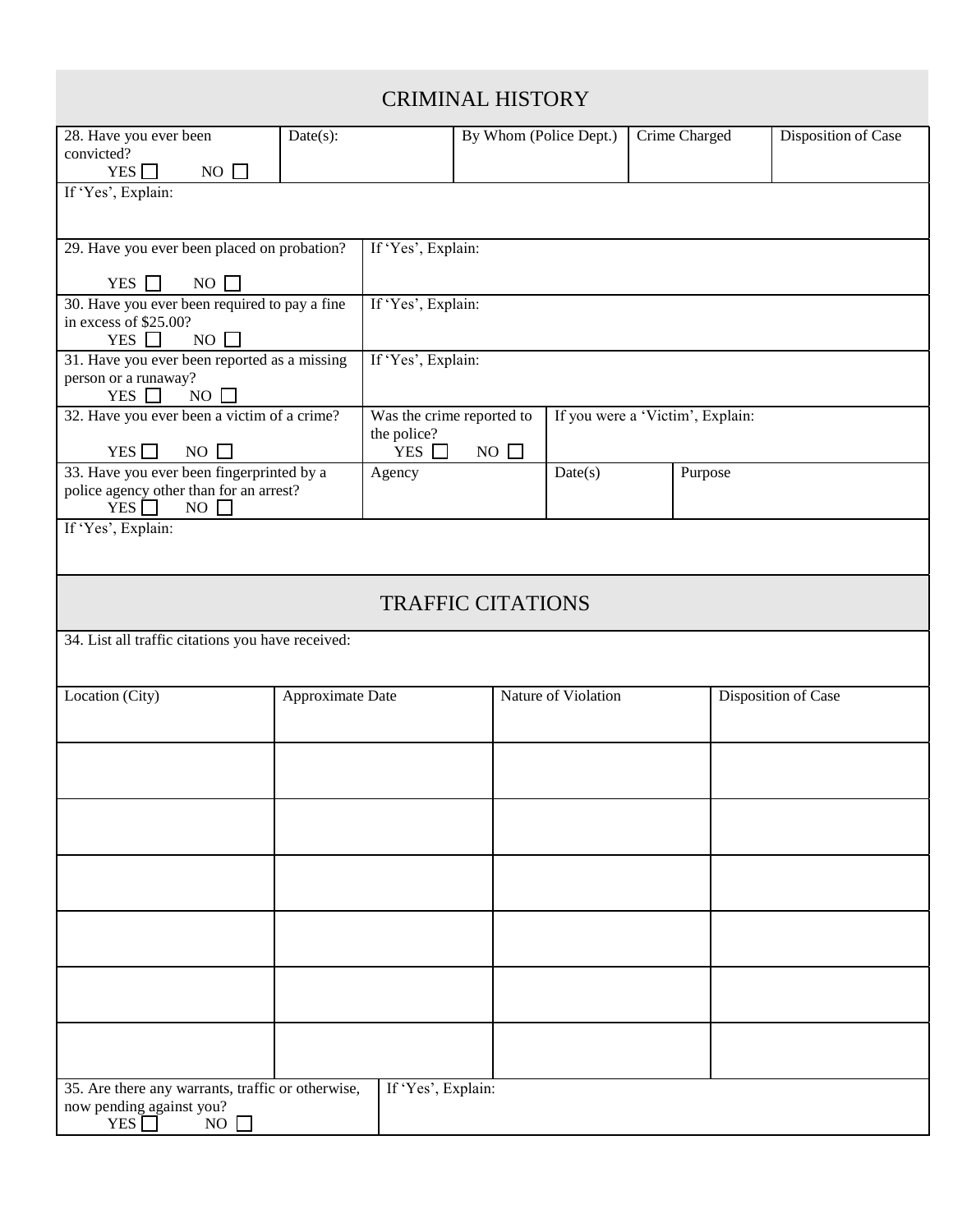| <b>EMPLOYMENT</b>                                                                                                                                                                                                  |                                |    |                                                    |                                |                  |                                |  |  |
|--------------------------------------------------------------------------------------------------------------------------------------------------------------------------------------------------------------------|--------------------------------|----|----------------------------------------------------|--------------------------------|------------------|--------------------------------|--|--|
| 36. List all jobs you have held for the last TEN years including periods of unemployment. Put your present or most recent job first.<br>Include Military Service in proper sequence & temporary or part-time jobs. |                                |    |                                                    |                                |                  |                                |  |  |
| Employer's Name                                                                                                                                                                                                    | Address                        |    |                                                    |                                | Type of Business |                                |  |  |
| Name & Title of Supervisor                                                                                                                                                                                         | From<br>To<br>Salary Per Month |    |                                                    |                                |                  | <b>Exact Title or Position</b> |  |  |
| Explain what your duties were                                                                                                                                                                                      | Reason for Leaving             |    |                                                    |                                |                  |                                |  |  |
| Employer's Name                                                                                                                                                                                                    | Address                        |    |                                                    |                                |                  | Type of Business               |  |  |
| Name & Title of Supervisor                                                                                                                                                                                         | From                           | To | <b>Exact Title or Position</b><br>Salary Per Month |                                |                  |                                |  |  |
| Explain what your duties were<br>Reason for Leaving                                                                                                                                                                |                                |    |                                                    |                                |                  |                                |  |  |
| Employer's Name                                                                                                                                                                                                    | Address                        |    |                                                    |                                |                  | Type of Business               |  |  |
| Name & Title of Supervisor                                                                                                                                                                                         | To<br>From                     |    | Salary Per Month                                   | <b>Exact Title or Position</b> |                  |                                |  |  |
| Explain what your duties were                                                                                                                                                                                      | Reason for Leaving             |    |                                                    |                                |                  |                                |  |  |
| Employer's Name                                                                                                                                                                                                    | Address                        |    |                                                    |                                |                  | Type of Business               |  |  |
| Name & Title of Supervisor                                                                                                                                                                                         | From                           | To |                                                    | Salary Per Month               |                  | <b>Exact Title or Position</b> |  |  |
| Explain what your duties were<br>Reason for Leaving                                                                                                                                                                |                                |    |                                                    |                                |                  |                                |  |  |
| Employer's Name                                                                                                                                                                                                    | Address                        |    |                                                    |                                |                  | Type of Business               |  |  |
| Name & Title of Supervisor                                                                                                                                                                                         | From                           | To |                                                    | Salary Per Month               |                  | <b>Exact Title or Position</b> |  |  |
| Explain what your duties were                                                                                                                                                                                      |                                |    |                                                    | Reason for Leaving             |                  |                                |  |  |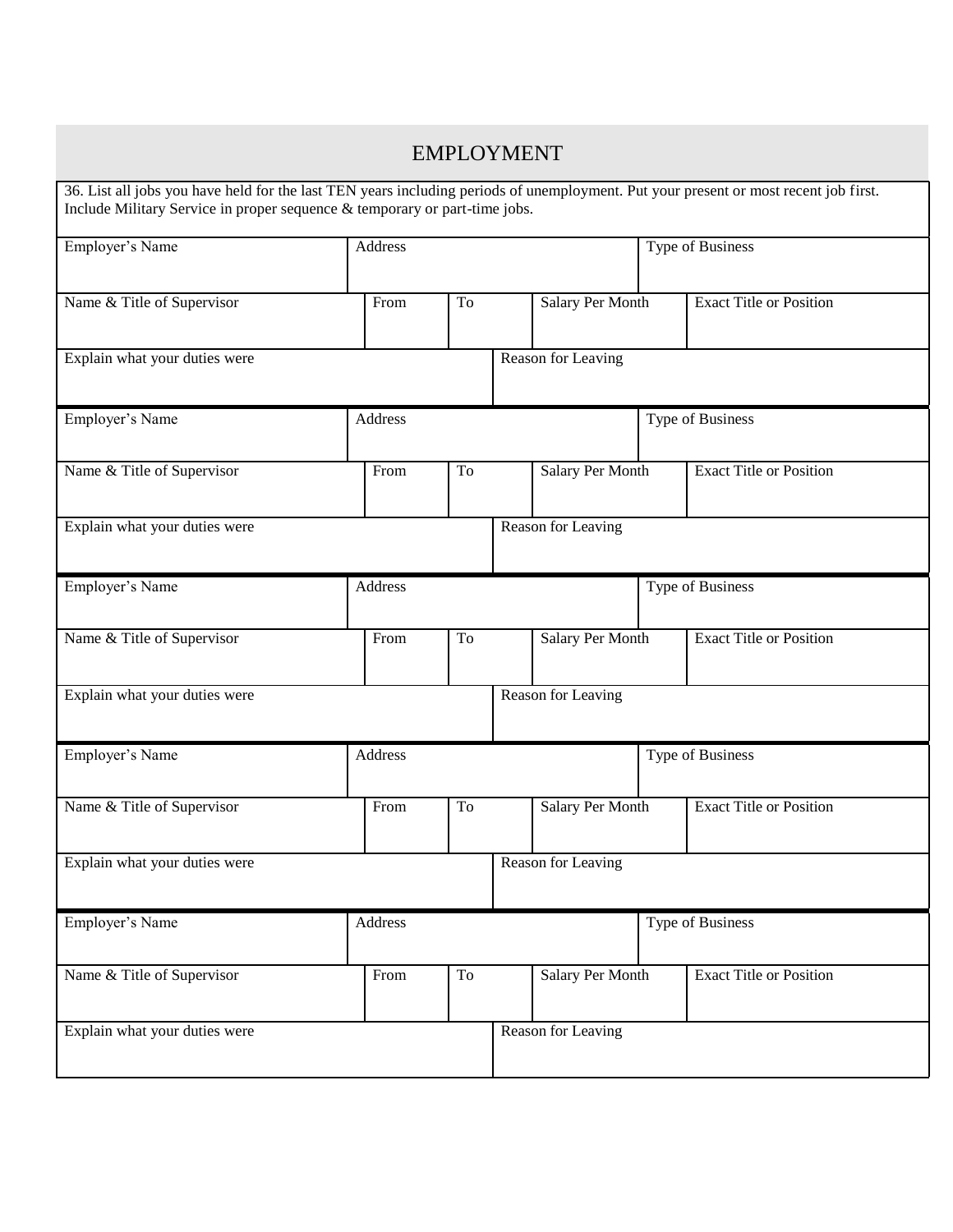# ACQUAINTANCES

| 37. Fill in below the names of three adults, not related to you & not former employers or references, who are friends, fellow students, or<br>fellow workers. Names listed should be those persons who have seen you frequently during the past year.                                                |         |                                       |                                    |                              |                              |             |  |
|------------------------------------------------------------------------------------------------------------------------------------------------------------------------------------------------------------------------------------------------------------------------------------------------------|---------|---------------------------------------|------------------------------------|------------------------------|------------------------------|-------------|--|
| Name                                                                                                                                                                                                                                                                                                 |         | Address                               | Home Phone Number                  |                              |                              |             |  |
| <b>Business Address</b>                                                                                                                                                                                                                                                                              |         | Business, Occupation, Profession      | <b>Business Phone</b>              | How do you know this person? |                              |             |  |
| Name                                                                                                                                                                                                                                                                                                 | Address |                                       | Home Phone Number                  |                              |                              |             |  |
| <b>Business Address</b>                                                                                                                                                                                                                                                                              |         | Business, Occupation, Profession      | <b>Business Phone</b>              | How do you know this person? |                              |             |  |
| Name                                                                                                                                                                                                                                                                                                 |         | Address                               |                                    |                              | Home Phone Number            |             |  |
| <b>Business Address</b>                                                                                                                                                                                                                                                                              |         | Business, Occupation, Profession      | <b>Business Phone</b>              |                              | How do you know this person? |             |  |
|                                                                                                                                                                                                                                                                                                      |         | <b>REFERENCES</b>                     |                                    |                              |                              |             |  |
| 38. Fill in below the names of five adults, not related to you and not former employers, who have known you for a period of time<br>(preferably more than 5 years). All persons to whom you refer will be asked to appraise your character, ability, experience, personality<br>and other qualities. |         |                                       |                                    |                              |                              |             |  |
| Name                                                                                                                                                                                                                                                                                                 |         | Address                               |                                    |                              | Home Phone                   |             |  |
| <b>Business Address</b>                                                                                                                                                                                                                                                                              |         | <b>Business Occupation/Profession</b> |                                    | <b>Phone Number</b>          | Years Known                  |             |  |
| Name                                                                                                                                                                                                                                                                                                 |         | Address                               |                                    | Home Phone                   |                              |             |  |
| <b>Business Address</b>                                                                                                                                                                                                                                                                              |         | <b>Business Occupation/Profession</b> |                                    | <b>Phone Number</b>          | Years Known                  |             |  |
| Name                                                                                                                                                                                                                                                                                                 |         | Address                               |                                    | Home Phone                   |                              |             |  |
| <b>Business Address</b>                                                                                                                                                                                                                                                                              |         | <b>Business Occupation/Profession</b> | <b>Phone Number</b><br>Years Known |                              |                              |             |  |
| Name                                                                                                                                                                                                                                                                                                 |         | Address                               |                                    | Home Phone                   |                              |             |  |
| <b>Business Address</b>                                                                                                                                                                                                                                                                              |         | <b>Business Occupation/Profession</b> |                                    |                              | <b>Phone Number</b>          | Years Known |  |
| Name                                                                                                                                                                                                                                                                                                 |         | Address                               |                                    | Home Phone                   |                              |             |  |
| <b>Business Address</b>                                                                                                                                                                                                                                                                              |         | <b>Business Occupation/Profession</b> |                                    | <b>Phone Number</b>          | Years Known                  |             |  |